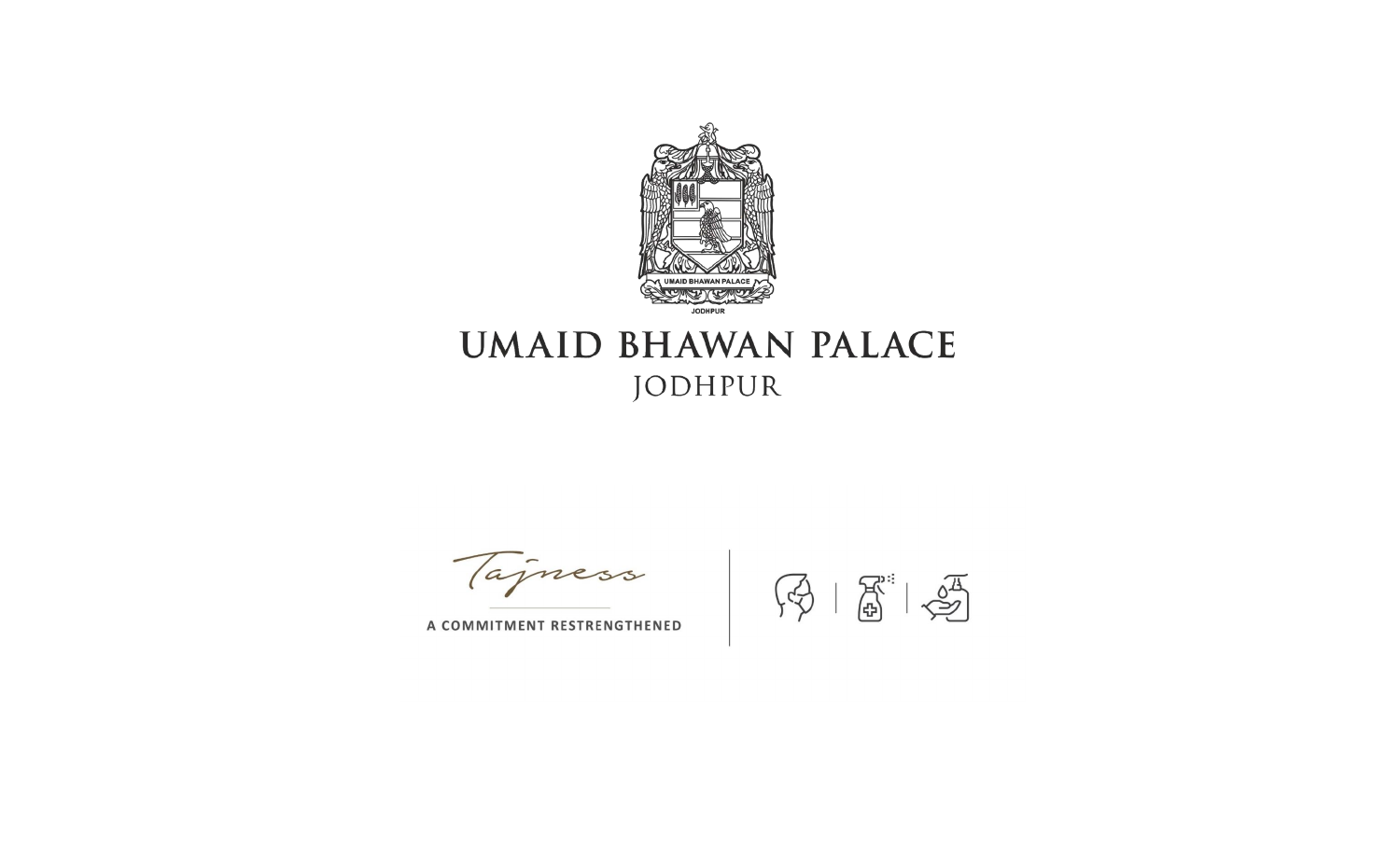

# TROPHY BAR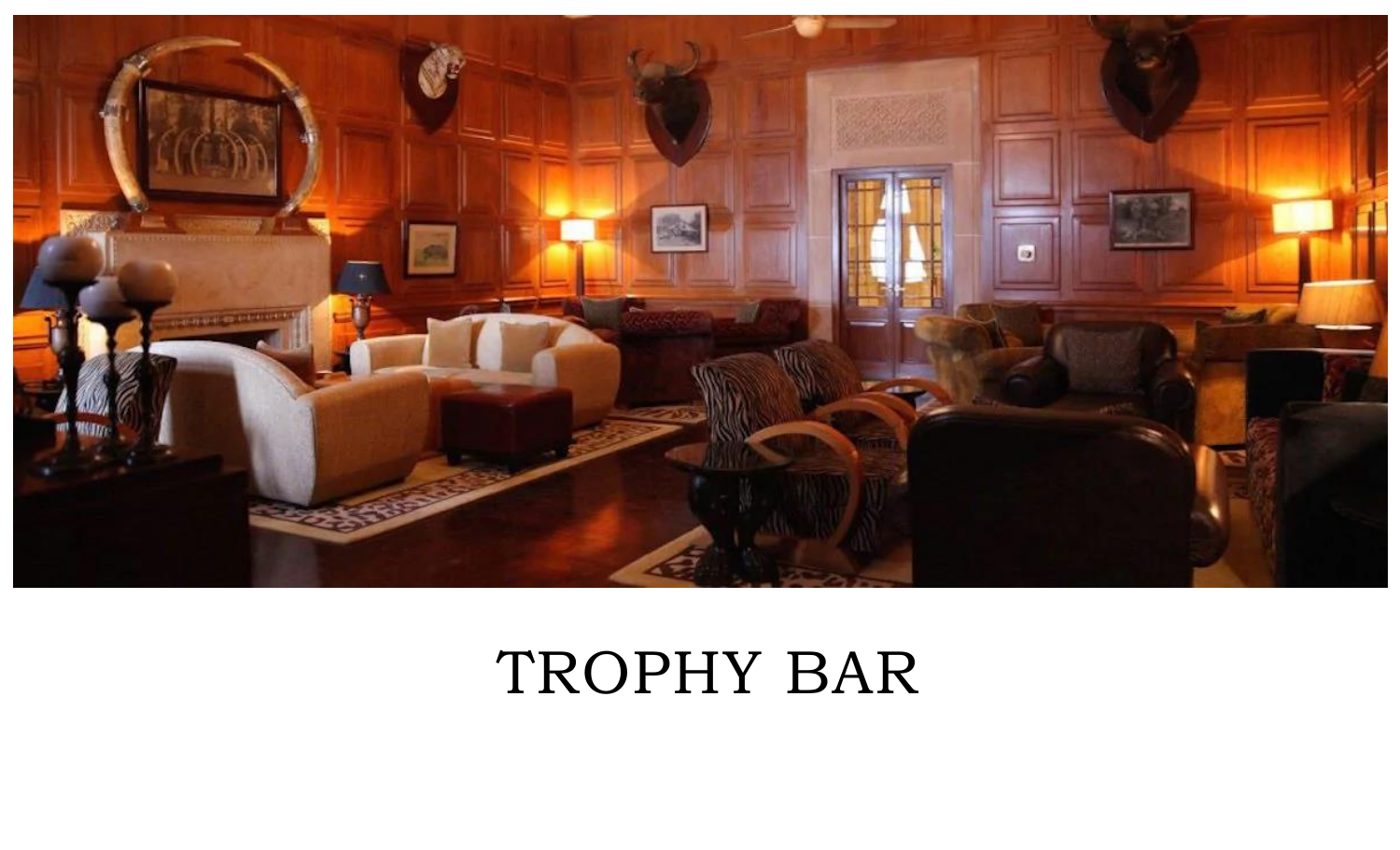### **APERITIFS 60 ml**

| Campari                 |              | 600  | <b>ISLE OF SKYE</b>                                               |              |      |
|-------------------------|--------------|------|-------------------------------------------------------------------|--------------|------|
| Aperol                  |              | 500  | Talisker                                                          | <b>18 YO</b> | 1800 |
| Ricard                  |              | 500  |                                                                   |              |      |
| Martini bianco          |              | 500  | <b>ISLE OF JURA</b>                                               |              |      |
| Martini rosso           |              | 500  |                                                                   |              |      |
|                         |              |      | Isle of Jura                                                      | <b>10 YO</b> | 850  |
| <b>HIGHLAND</b>         |              |      |                                                                   |              |      |
| Glengoyane              | 30 YO        | 3000 | <b>AMERICAN WHISKEY</b>                                           |              |      |
| Glengoyane              | <b>25 YO</b> | 2500 | Michters bourbon                                                  |              | 1200 |
| Glenmorangie Lasanta    | <b>12 YO</b> | 900  | Jack daniel                                                       |              | 700  |
| Glenmorangie            | <b>10 YO</b> | 900  |                                                                   |              |      |
| Oban                    | <b>14 YO</b> | 850  | <b>BLENDED WHISKY</b>                                             |              |      |
| Dalmore                 | <b>12 YO</b> | 850  |                                                                   |              |      |
|                         |              |      | Johnnie walker king george V edition<br>Johnnie walker blue label |              | 5000 |
| <b>SPEYSIDE</b>         |              |      |                                                                   |              | 2500 |
| The Glenlivet           | 21 YO        | 1800 | Chivas regal                                                      | <b>25 YO</b> | 2100 |
| Glenfiddich             | 21 YO        | 1800 | Johnnie walker XR                                                 | 21 YO        | 2000 |
| Glenfiddich             | <b>18 YO</b> | 1600 | Johnnie walker platinum                                           | <b>18 YO</b> | 1500 |
| The Glenlivet           | <b>12 YO</b> | 900  | <b>Ballentine's</b>                                               | <b>17 YO</b> | 1500 |
| Glenfiddich             | <b>12 YO</b> | 900  | Chivas Regal                                                      | <b>18 YO</b> | 950  |
| Cragganmore             | <b>12 YO</b> | 900  | Dewar's                                                           | <b>18 YO</b> | 850  |
| Aberlour                | <b>12 YO</b> | 750  | Johnnie walker black label                                        |              | 700  |
|                         |              |      | Chivas regal                                                      | <b>12 YO</b> | 700  |
| <b>LOWLAND</b>          |              |      | J&B rare                                                          |              | 600  |
| Auchentoshan            | <b>17 YO</b> | 2500 | William grant's                                                   |              | 550  |
|                         |              |      | Johnnie walker red label                                          |              | 550  |
| <b>ISLAY</b>            |              |      |                                                                   |              |      |
|                         | <b>18 YO</b> | 3500 | <b>RUM</b>                                                        |              |      |
| Bunnahabain<br>Caol ila | <b>18 YO</b> | 3500 | Bacardi carta blanca                                              |              | 500  |
| Lagavulin               | <b>16 YO</b> | 1500 |                                                                   |              |      |
|                         |              |      |                                                                   |              |      |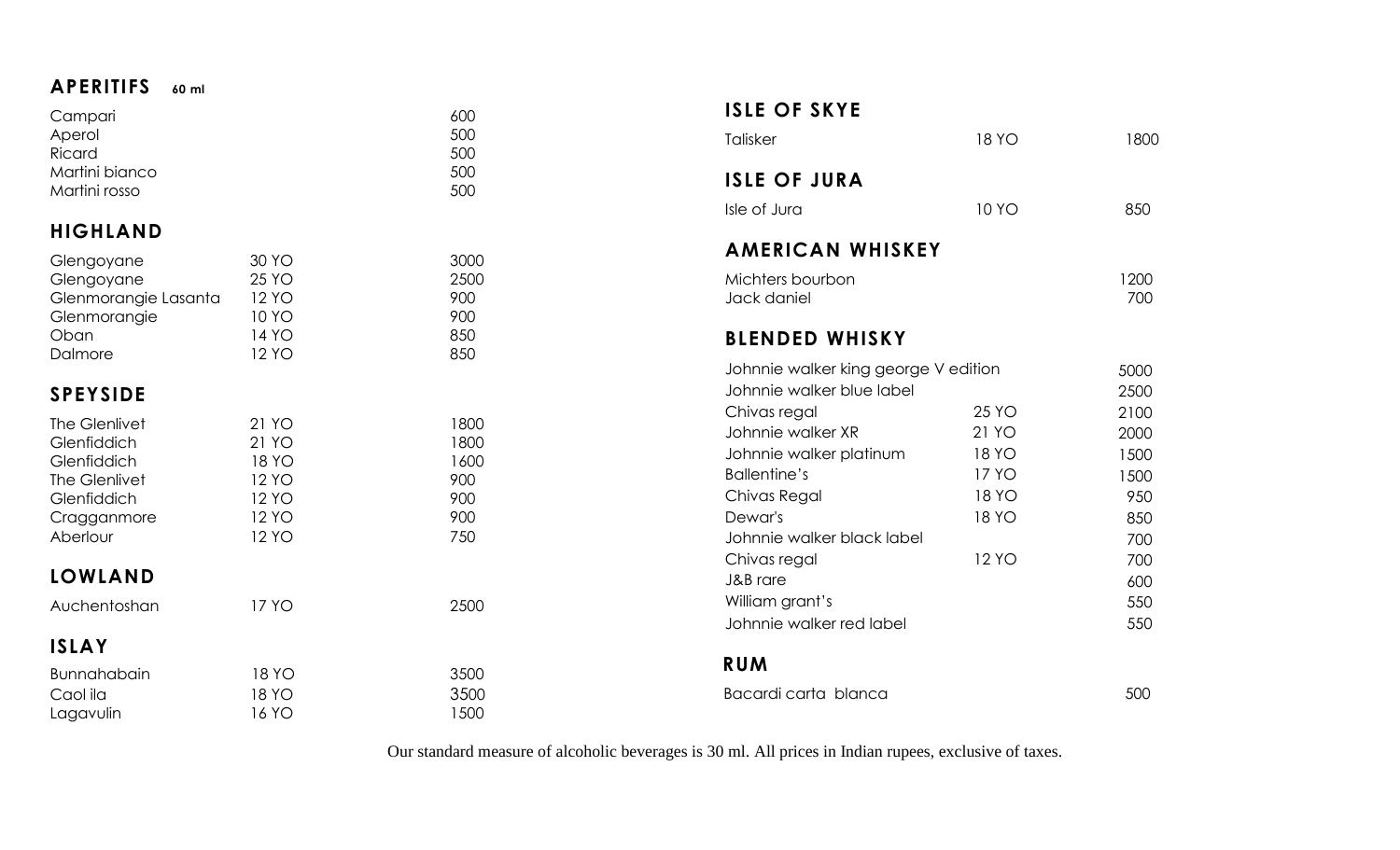| <b>COGNAC</b>                   |              | Don angel                                           | 600        |
|---------------------------------|--------------|-----------------------------------------------------|------------|
| Hennessy Richard<br>Hennessy XO | 2200<br>2200 | GIN                                                 |            |
| Martell XO                      | 2200         | Hendrick's                                          | 900        |
| Martell VSOP                    | 800          | Star of Bombay                                      | 900        |
| <b>Hennessy VSOP</b>            | 800          | Monkey-47                                           | 900        |
| <b>Martell VS</b>               | 600          | <b>Bombay Sapphire</b>                              | 750        |
| <b>VODKA</b>                    |              | Tanquery                                            | 700        |
|                                 |              | Edinburgh Seaside                                   | 650        |
| Beluga gold                     | 1500         | Edinburgh Classic                                   | 650        |
| Beluga silver                   | 900          | <b>Beefeater</b>                                    | 550        |
| Grey goose                      | 900          | <b>LIQUEURS</b>                                     |            |
| <b>Belvedere</b>                | 900          |                                                     |            |
| Ultimat                         | 550          | Patron café xo                                      | 1200       |
| Absolut                         | 550          | Edinburgh Rose N Pomegranate                        | 750        |
| Skyy<br>Black vodka blavod      | 550<br>500   | Edinburgh Rhubarb N Ginger<br>Edinburgh Elderflower | 750<br>650 |
|                                 |              | <b>Bailey's Irish Cream</b>                         | 600        |
| <b>FLAVOURED VODKA</b>          |              | Cointreau                                           | 500        |
| Ultimat black cherry            | 550          | Jagermeister                                        | 500        |
| Absolut peach                   | 550          | <b>Blue Curacao</b>                                 | 500        |
| Absolut kurant                  | 550          | Coconut Passion                                     | 500        |
| Absolut citron                  | 550          | Creme de Mure                                       | 500        |
| Absolut pepper                  | 550          | Creme de Peche                                      | 500        |
| Absolut mandarin                | 550          | Kahlua                                              | 500        |
|                                 |              | Malibu                                              | 500        |
| <b>TEQUILA</b>                  |              | <b>Mango Passion</b>                                | 500        |
| Patron silver                   | 1400         | Manzanita                                           | 500        |
| Sauza real silver               | 550          | Midori                                              | 500        |
| Sauza real gold                 | 550          | Poire William                                       | 500        |
| Camino real silver              | 550          | Southern Comfort<br>Sambuca                         | 500<br>500 |
| Camino real gold                | 550          | <b>Tia Maria</b>                                    | 500        |
| Jose cuervo gold                | 550          |                                                     |            |
| Jose cuervo silver              | 400          |                                                     |            |
| <b>BEER</b>                     |              |                                                     |            |
| Kingfisher                      | 500          |                                                     |            |
| Kingfisher Ultra                | 500          |                                                     |            |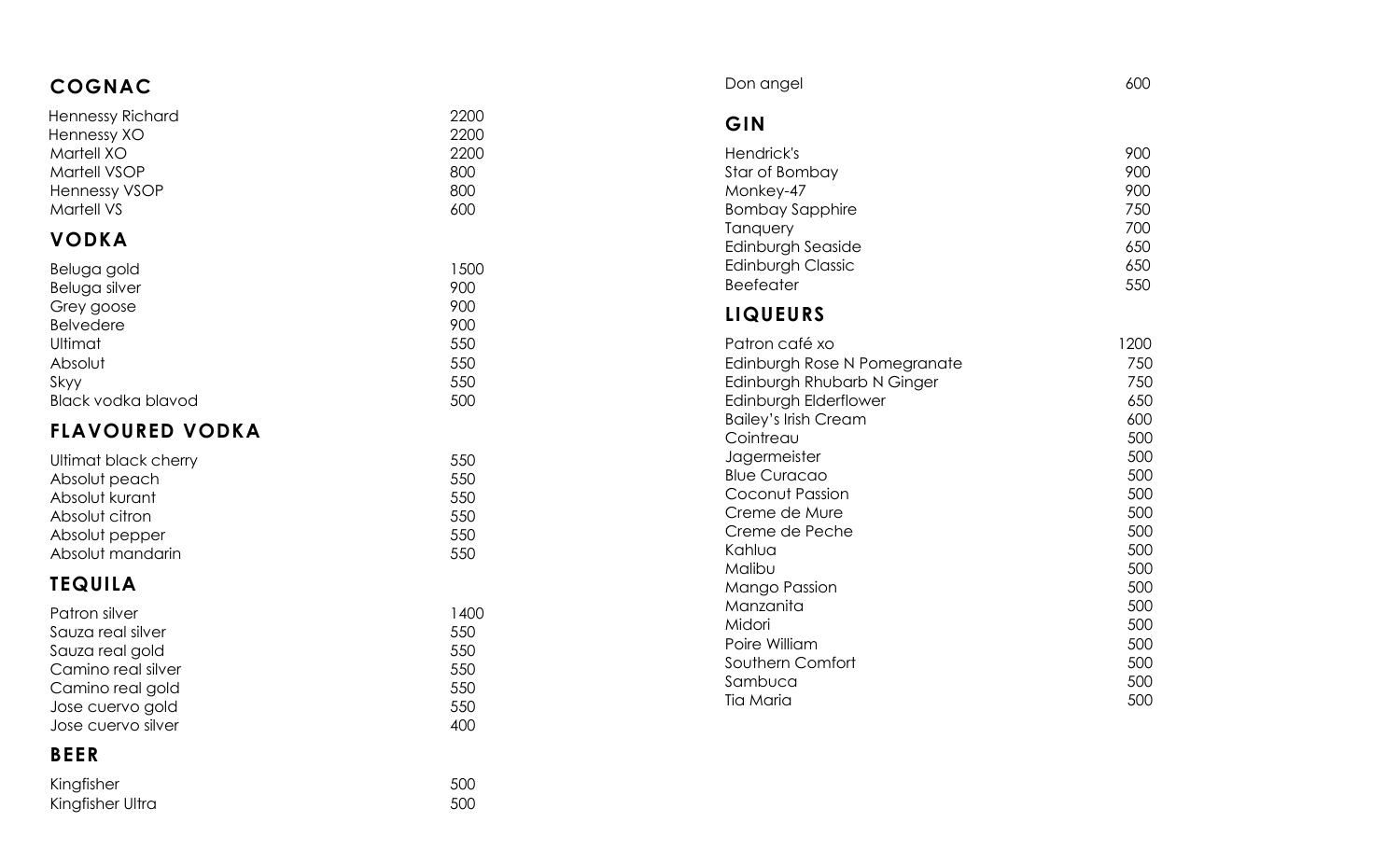### **THE GRAND PALACE COLLECTION**

#### **Jodhpur Lancers 1050**

*The Jodhpur Lancers were the horse cavalry regiment of His Highness Maharaja Umaid Singh of Jodhpur, who were notably celebrated for their victory in the Haifa war of 1918.*

*The origin of the cocktail dates back to the 1918, soldiers' time in Haifa, present-day Israel. According to legends, Cyril Rodney Harbord, a cavalry officer from the British Indian Army threw a party in celebration of Haifa war's Victory. An enterprising young officer from the Jodhpur Lancers who had lost an arm and was suffering from common cold, added ginger and chilies to his whiskey*  along with some brandy as the soldiers had a practice of carrying ginger with its medicinal powers to help warm up the body against cold and the local Mathania chilies to spice up the bland *food. Intrigued by the creation the entire battalion ended up sipping the blend and it became an instant favorite. Victorious and proud, when the regiment was back to Jodhpur, the y honored*  His Highness with this cocktail. Well received, His Highness named the cocktail, "Jodhpur Lancers" in tribute and memory of the brave soldiers who sacrificed their lives in the battle and in homage *of those who survived.*

#### **The Jaipore Martini** *(Signature Beverage of Taj Rambagh Palace)* **1050**

*The Jaipore martini is patronized by the significance of the colour of the city and the pale pink colour of the drink. Rose petals also signify the beauty of the palace. Bombay Sapphire,Rose syrup,Martini rosso and creame de Fraise*

#### **Jasmine Sour Martini** *(Signature Beverage of Taj Falaknuma Palace Hyderabad)* **1050**

Inspired by the classic sour cocktails which were prevalent in the early 21st century and pre prohibition era, the Jasmine sour Martini served at the Hookah bar - the Nizam's private lounge is the drink to sip away on as you go back to the era of royalty. In a setting against the vintage bidri sheesha pot and the grand burroughes and watts billiards table, the mixologist hand crafts this *perfect concoction . Jasmine which was the Nizam's favourite flower and is ubiquitous in the palace courtyard and gardens is plucked fresh to make a home infused syrup which is the highlight of this elegant and refreshing beverage.*

#### **Udaipur Martini** *(Signature Beverage of Taj Lake Palace)* **1050**

*Signature drink is an important part of the bar. Being a signature heritage property, people from different nationalities come to stay with us and their mind set is to try something that is local and related to the culture of the place.Now Udaipur, "The land of warriors who peruse the Sun God". So keeping the mind set of the guest we have to create a royal drink depicts the culture, heritage, bravery and royalty of Mewar. The land of Udaipur is blessed by great and glorious warriors. One of the great warrior and king of Udaipur was Maharana Pratap, who is one of the ferocious and*  one of the greatest war heroes of Indian History, who never accepted any sort of treaty with the Mugals. It was said that the strong army of Maharana Pratap was very fond of Rum. Now Indian *Rum is known all over the world due to its distinctive taste and nature. So we created the Udaipur Martini keeping in mind the history and bravery of the great king Maharana Pratap. Now to go*  with the theme the drink must be strong, patent and distinguished. So we make this martini by adding rum, gin and orange liqueur, that makes the drink strong and versatile, as no other mixer is *added. Now to portray the sun god we garnish the drink by a slice of orange skin and to give a distinctive flavor to the drink a smoky touch is given to the drink by adding flamed orange zest.*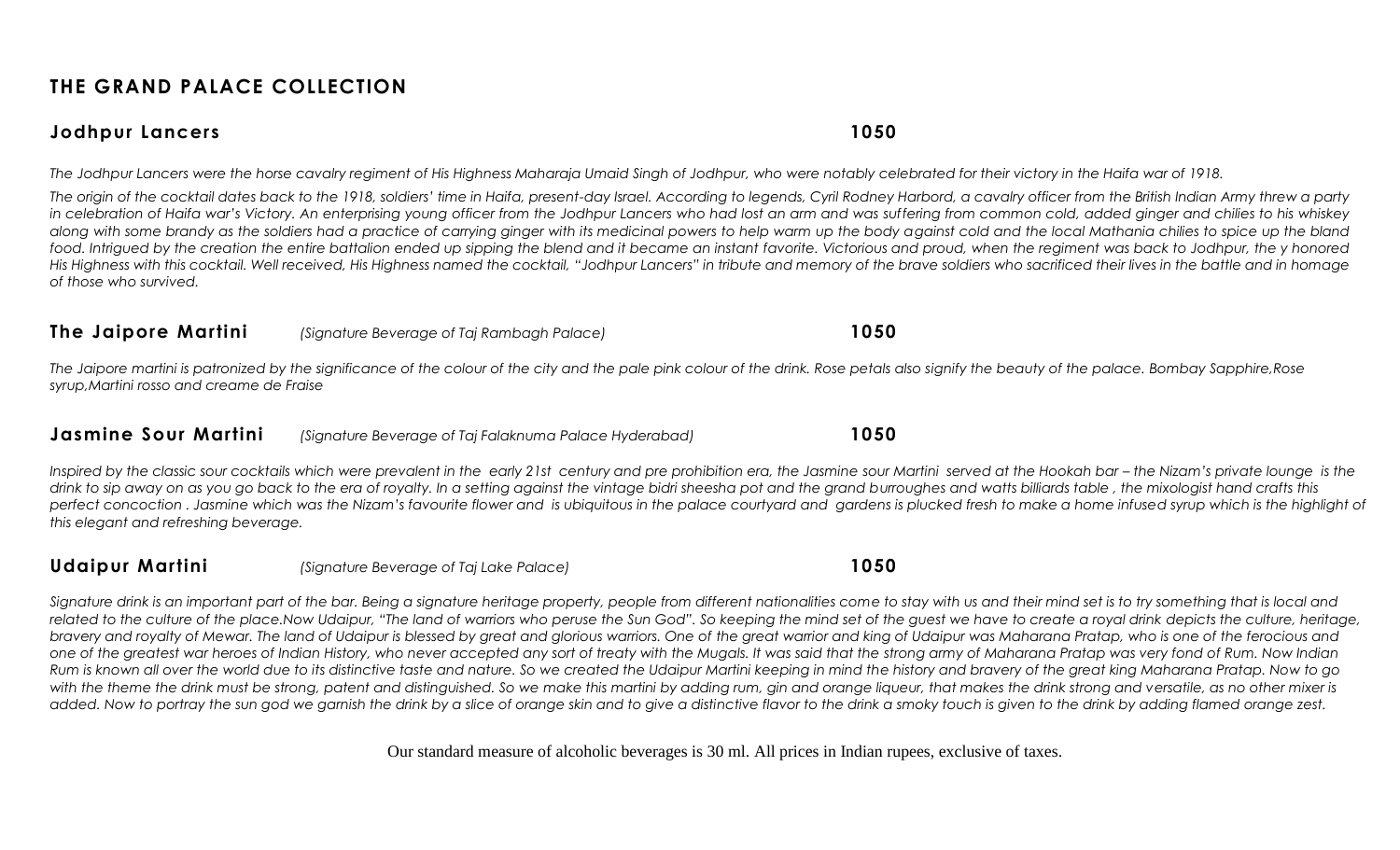#### **HOUSE SPECIALS COCKTAIL 1050**

JODHPUR CHILLY MARTINI mathania chilly infused vodka, triple sec

MAHARANI'S SPECIAL *vodka, jasmine syrup, jasmine tea*

MAHARAJA'S SPECIAL *cognac, fresh mint leaves, lime juice*

SHAHI JAAM *vodka, royal rose syrup, dash of lime juice* 

#### **BELINI 900**

COSMIQUE *sparkling wine with added smoothness of cranberries*

CLASSIC CHAMPAGNE COCKTAIL *classic cocktail uses a cube of sugar sprinkled angostura bitters, brandy, and sparkling wine*

DUBOIS *a classic mixture of sparkling wine, red wine, white rum with grenadine and peach schnapps* 

MIMOSA *sparkling wine with tangy orange juice*

ROSSINI *sparkling wine with added sweetness strawberry* 

#### **MARTINIS 900**

DIRTY MARTINI gin and olive water

STRAWBERRY MARTINI combination of strawberry with vodka

LITCHI AND GINGER MARTINI litchi juice with ginger and vodka

WATERMELON MARTINI watermelon with vodka

GREEN APPLE MARTINI green apple with vodka

APERITIF MARTINI combination of vodka and campari

MELON MARTINI vodka and midori

POMEGRANATE MARTINI vodka and pomegranate

BOMBAY BLAZER gin, lime juice, rose syrup, guava and flambé with orange peel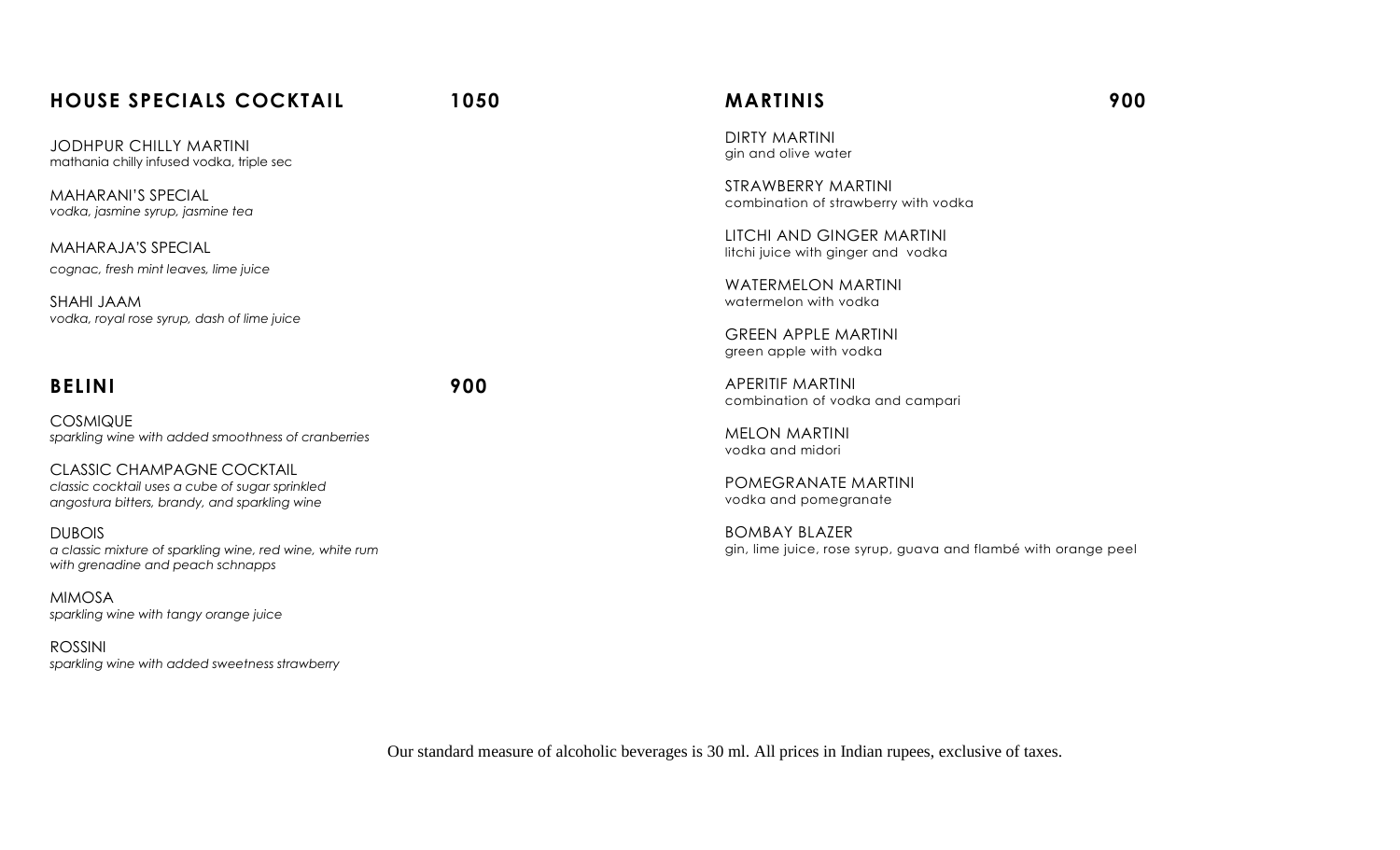#### **MARGARITAS 900**

CLASSIC MARGARITA classic combination of tequila, triple sec and lime juice

CADILLAC MARGARITA *Tequila, orange liqueur and lime juice*

MELON AND MINT MARGARITA tequila, melon, fresh mint leaves and lime juice

STRAWBERRY MARGARITA tequila, strawberry crush and lime juice

#### **SHORT DRINKS 900**

DAIQUIRI White rum, lime juice and sugar syrup

BRANDY ALEXANDER brandy, half and half and crème de cacao

SIDE CAR brandy, triple sec and fresh lime juice

OLD FASHIONED Whiskey and angostura bitter

COSMOPOLITAN vodka, triple sec, cranberry juice and lime juice

FROZEN KERY DAIQUIRI white rum and local raw mango

**GIMLET** gin and lime cordial

NEGRONI gin, campari and sweet vermouth

#### **LONG DRINKS 900**

LONG ISLAND ICE TEA vodka, gin, rum, tequila, triple sec, lime juice and a splash of cola

BLOODY MARY vodka, tomato juice, lime juice and seasoning

SCREW DRIVER vodka and orange juice

CAIPIROSKA vodka, lime wedges and caramelized sugar

MAI TAI bacardi black, grenadine and orange liqueur, lime juice and almond syrup

MOJITO white rum, lime wedges, soda water, mint springs and sugar

PINA COLADA white rum, malibu, coconut milk and pineapple juice

MINT JULEP whisky, lime wedges, mint springs and sugar

WHISKEY SOUR whisky, sweet and sour

SANGRIA red wine with orange liqueur

MICHILADA Beer with lime juice, tobasco, Worcester shire sauce and seasoning

REFRESH ME gin with lychee, cumin seed and chaat masala

WALKER'S WALK whiskey with peach schnapps, tea and honey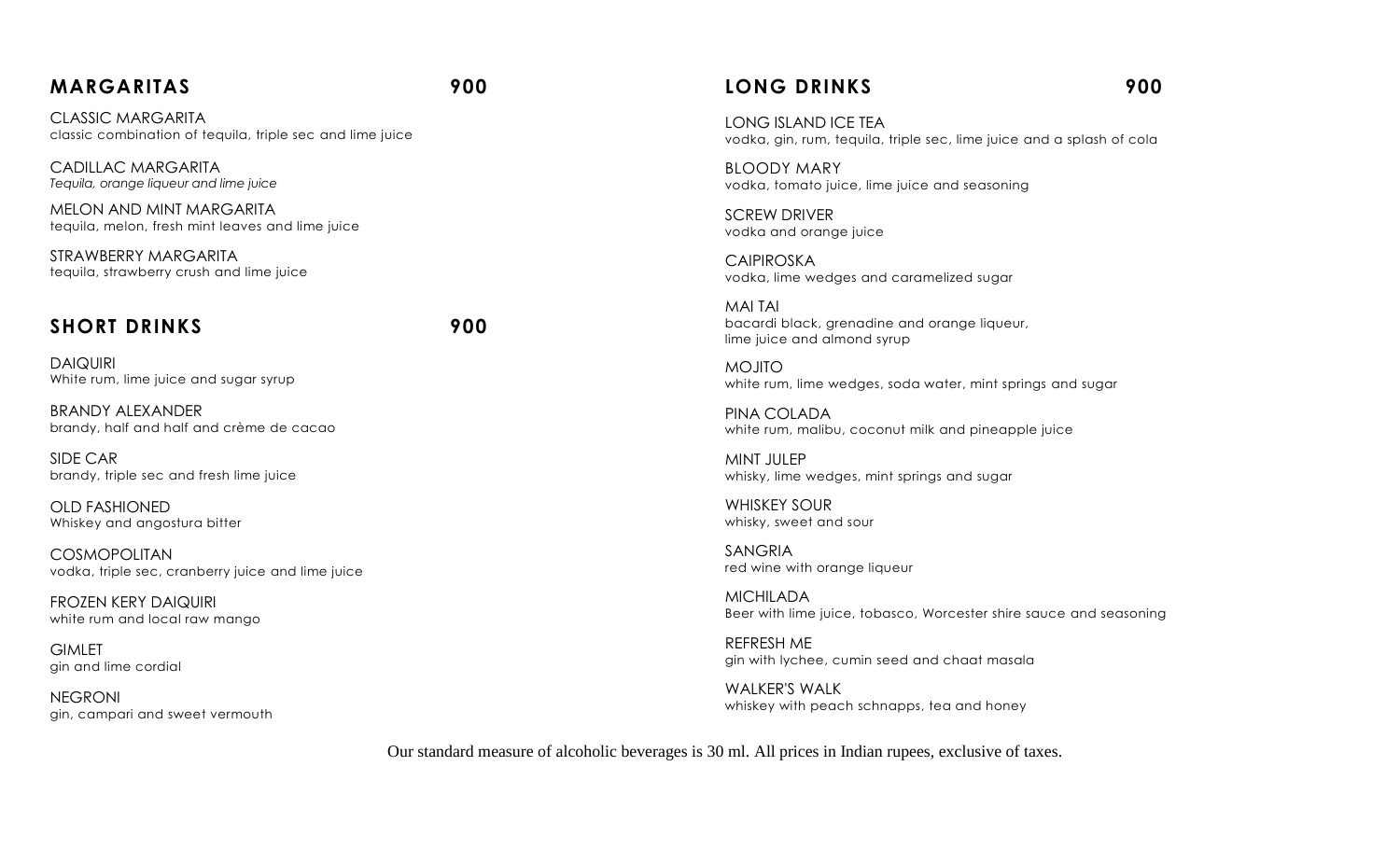#### PALACE CREATION 900

BLUE CITY MOJITO bacardi, blue berry, fresh mint, lemon and sugar syrup top up with soda

POLO GREENS gin,lemon juice ,sugar syrup top up with dash of soda

TROPICAL COSMOPOLITAN vodka, green cardamom, pineapple juice, lemon and sugar syrup

WILD BEAST vanilla and kurrent flavor vodka with strawberry and coconut syrup

SUNSET HUES whisky, orange marmalade, ginger juice top up with dash of soda

BLOODY MIX gin, apple juice, pineapple juice, cranberry juice fresh kiwi and pineapple with strawberry syrup.

#### **HEALTHY SELECTION 450**

VIRGIN MOJITO lime muddled with mint, topped with sparkling water

JODHPURI SOMRAS orange juice. apple juice. tamarind and jaggery water with orange marmalade flavour of curry leave

HOMEMADE GINGER ALE sweet and sour mix with fresh ginger juice topped with ginger ale

DESI PAANAKA lemon juice, saffron water, cardamom and jaggery water

FIVE SENSES milk, yoghurt, honey, basil leaves topped up with saffron

CUCUMBER AND MINT FIZZ cucumber juice mint juice with rock salt and sugar topped with soda

#### **SUMMER COCKTAILS** 900

SMOKY MARY *tomato juice, tobasco and smoke infused pepper vodka*

CUCUMBER MINT GIN FIZZ *gin, cucumber, rock salt topped up with soda*

HONEY DEW FIZZ *star anise flavored vodka, honey dew melon juice topped up with soda*

FROZEN MANGO NECTAR *vodka and mango*

THYME MARTINI *Vodka, thyme, lime juice*

WATERMELON ROSEMARY MARTINI *vodka, watermelon, fresh rosemary*

RAW MANGO CAPRINHA white rum, raw mango, lime juice

FRUITY SANGRIA white wine, fruit chunks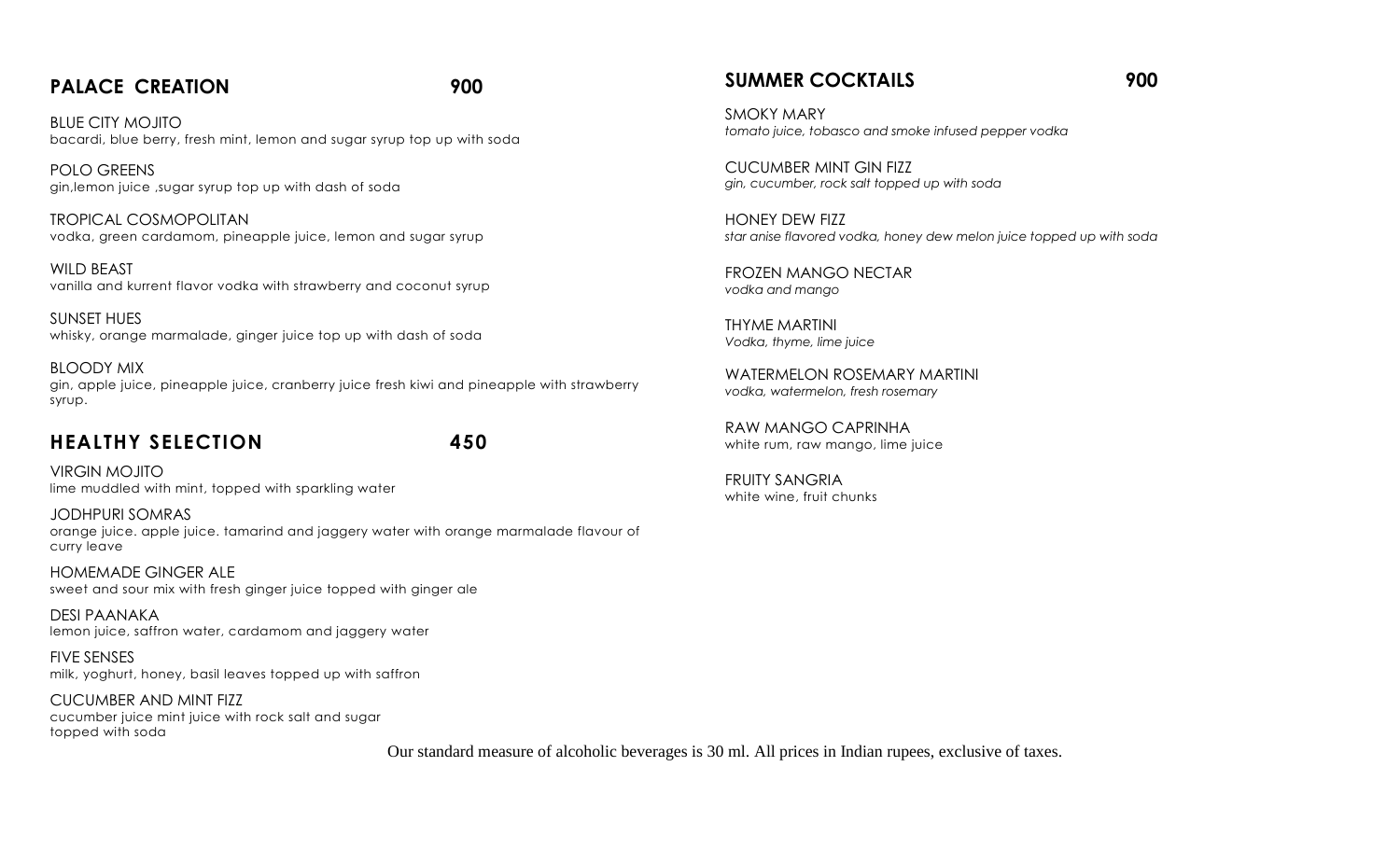#### **MOCKTAILS 450**

BERRY PATCH vanilla ice cream and raspberry

CITRUS BLAST orange juice with pulp, lime juice, mint leaves topped up with ginger ale

COCONUT AND MINT COOLER coconut water, cucumber, lemon juice, sugar syrup and mint

PINEAPPLE LEMONADE pineapple, lime juice, sugar syrup topped with lemonade

LEMONGRASS JASMINE ICED TEA lemongrass, jasmine tea, honey, lemon juice and lychee

VELVET PINA COLADA banana, pineapple juice, coconut and vanilla ice cream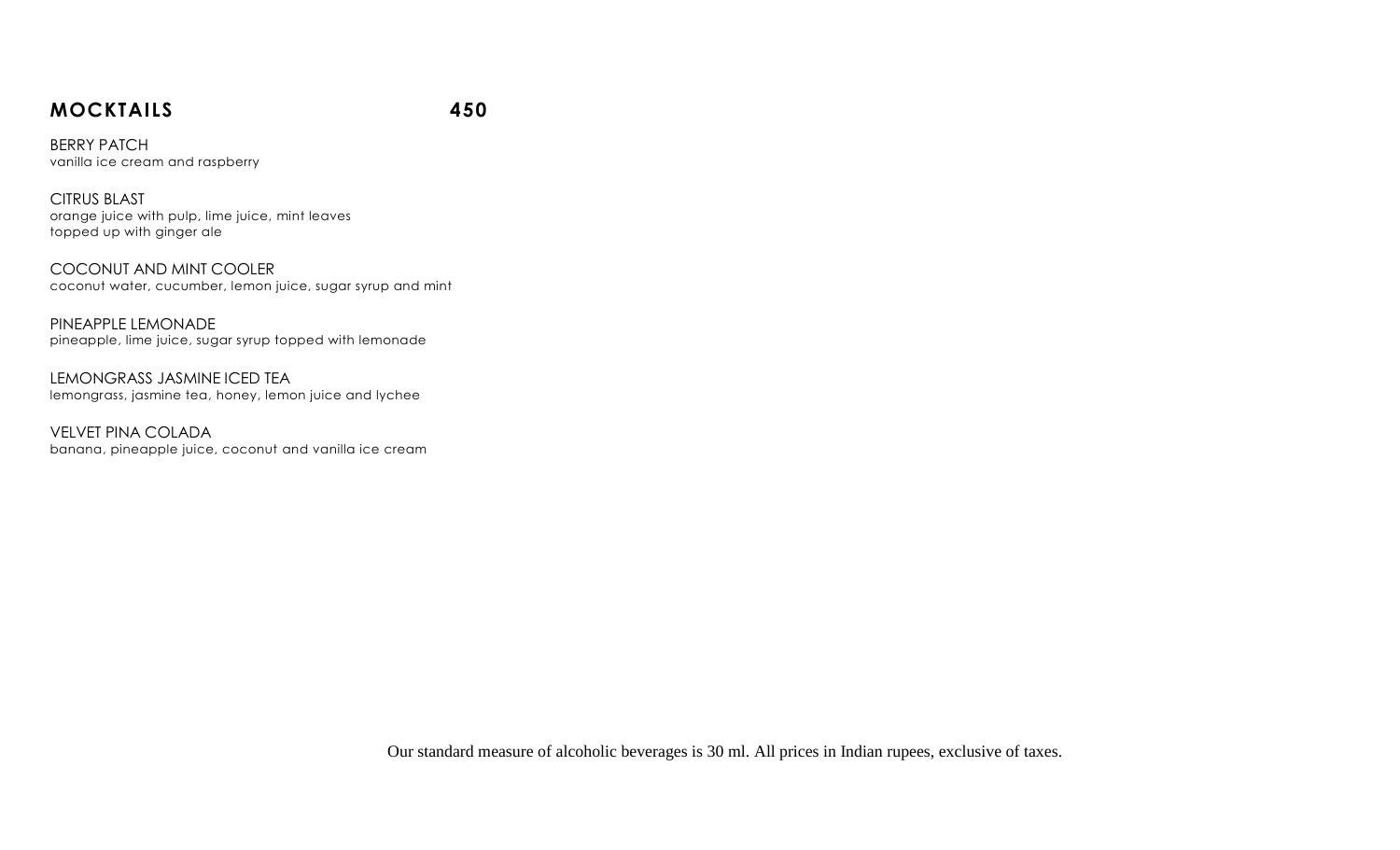# **PALACE WINE LIST**

# **PALACE SUGGESTIONS**

| UMAID BHAWAN PRIVATE LABEL                                                       |       |
|----------------------------------------------------------------------------------|-------|
| 7048 Les Pagodes De Cos, Umaid Bhawan Palace, 2011<br>France, Cabernet Sauvignon | 18000 |
| <b>CHAMPAGNE</b>                                                                 |       |
| 092 Moet & Chandon Ice Imperial                                                  | 13500 |
| <b>WHITE WINE</b>                                                                |       |
| 210 Mount pleasant Classic, 2011<br>Australia, Semillon                          | 6000  |
| 904 Pedrera D.O.P Jumilla 2015<br>Spain, Monastrell                              | 5000  |

#### **RED WINE**

|             | 7016 Château Margaux Premier Grand Cru, 2002<br>France, Cabernet Sauvignon | 175000 |
|-------------|----------------------------------------------------------------------------|--------|
|             | 7014 Château Beychevelle, 2009<br>France, Cabernet Sauvignon               | 39000  |
|             | 7063 Chateau Olivier, 2014<br>France, Cabernet Sauvignon and Merlot        | 13500  |
| <b>SAKE</b> |                                                                            |        |
|             | Bunraku Namacho                                                            |        |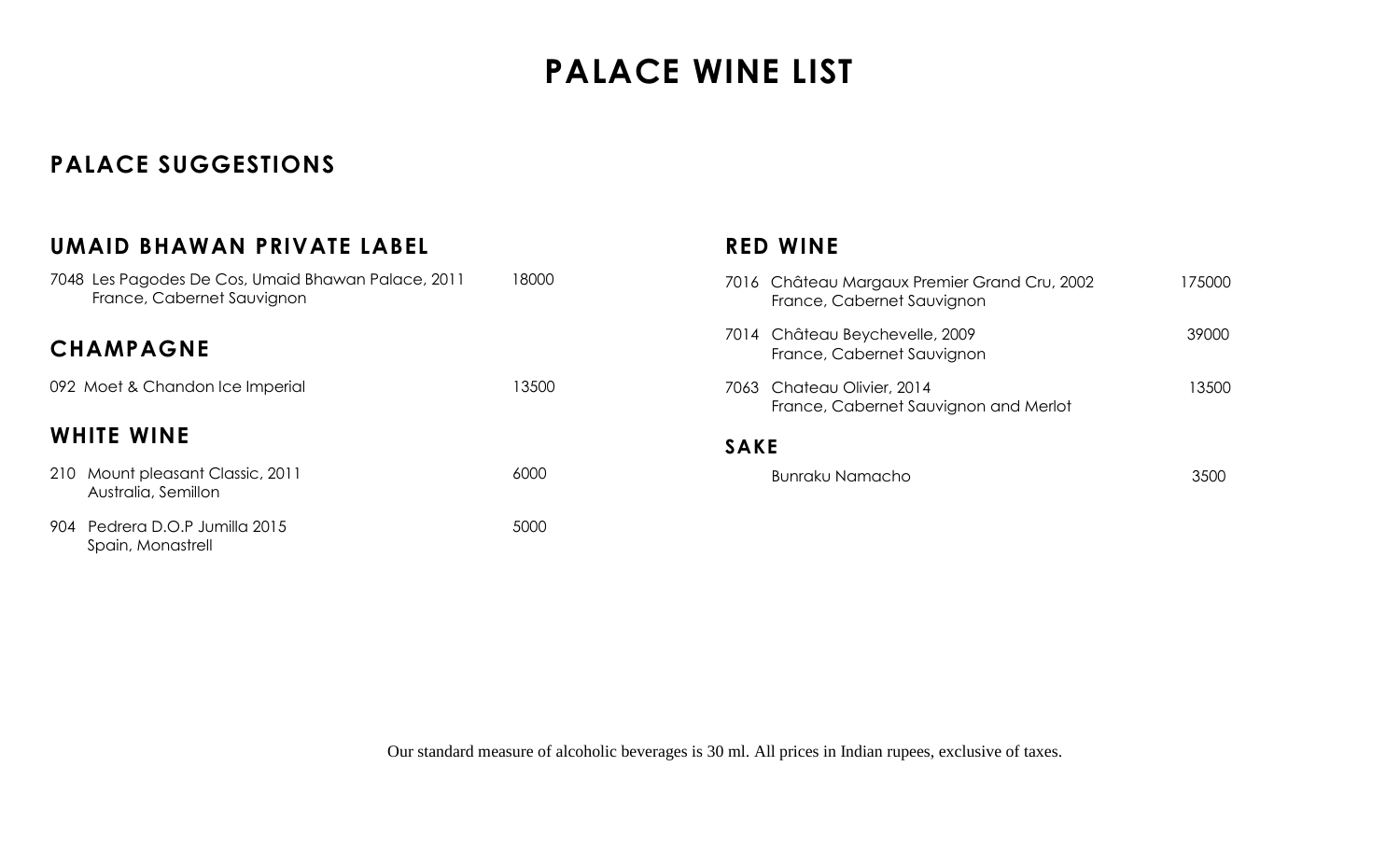# **WINE BY THE GLASS**

# **CHAMPAGNE**

### **RED WINE**

| 099 G H Mumm cordon rouge                                                  | 1800 | 1200<br>7059 Michèle Lynch<br>Merlot and Cabernet Sauvignon, France |
|----------------------------------------------------------------------------|------|---------------------------------------------------------------------|
| <b>SPARKLING WINE</b>                                                      |      | 900<br>8046 Piccini Merlot, Italy                                   |
| 113 Sula Vineyards, Sula Brut, India                                       | 800  | 900<br>4004 Luis Felipe<br>Carmenere, Chile                         |
| <b>WHITE WINE</b>                                                          |      | 900<br>Vina Tarapaca, 2018<br>4001<br>Cabernet Sauvignon, Chile     |
| Famille Hugel, 2016<br>770<br>Riesling, France                             | 1400 | 900<br>3004 Bodega Norton<br>Maibec, Argentina                      |
| Vina Tarapaca<br>407<br>Chardonnay, Chile                                  | 1100 | 900<br>1040 Grove Ridge, Merlot, California                         |
| <b>Brancott Reserve Marlborough</b><br>259<br>Sauvignon Blanc, New Zealand | 1100 | <b>ROSE WINE</b>                                                    |
| 145 Grove Ridge, 2016<br>Chardonnay, California                            | 900  | 9508 Robert Mondavi, Zinfandel<br>1400<br>California USA            |
| Domaine Montrose, 2016<br>732<br>Chardonnay, France                        | 900  | 800<br>5015 Sula Blush Zinfandel<br>India                           |
| 814 Folonari IGT, 2015, Pinot Grigio, Italy                                | 800  |                                                                     |
| 504 Sula Vineyards, Sauvignon Blanc, India                                 | 800  |                                                                     |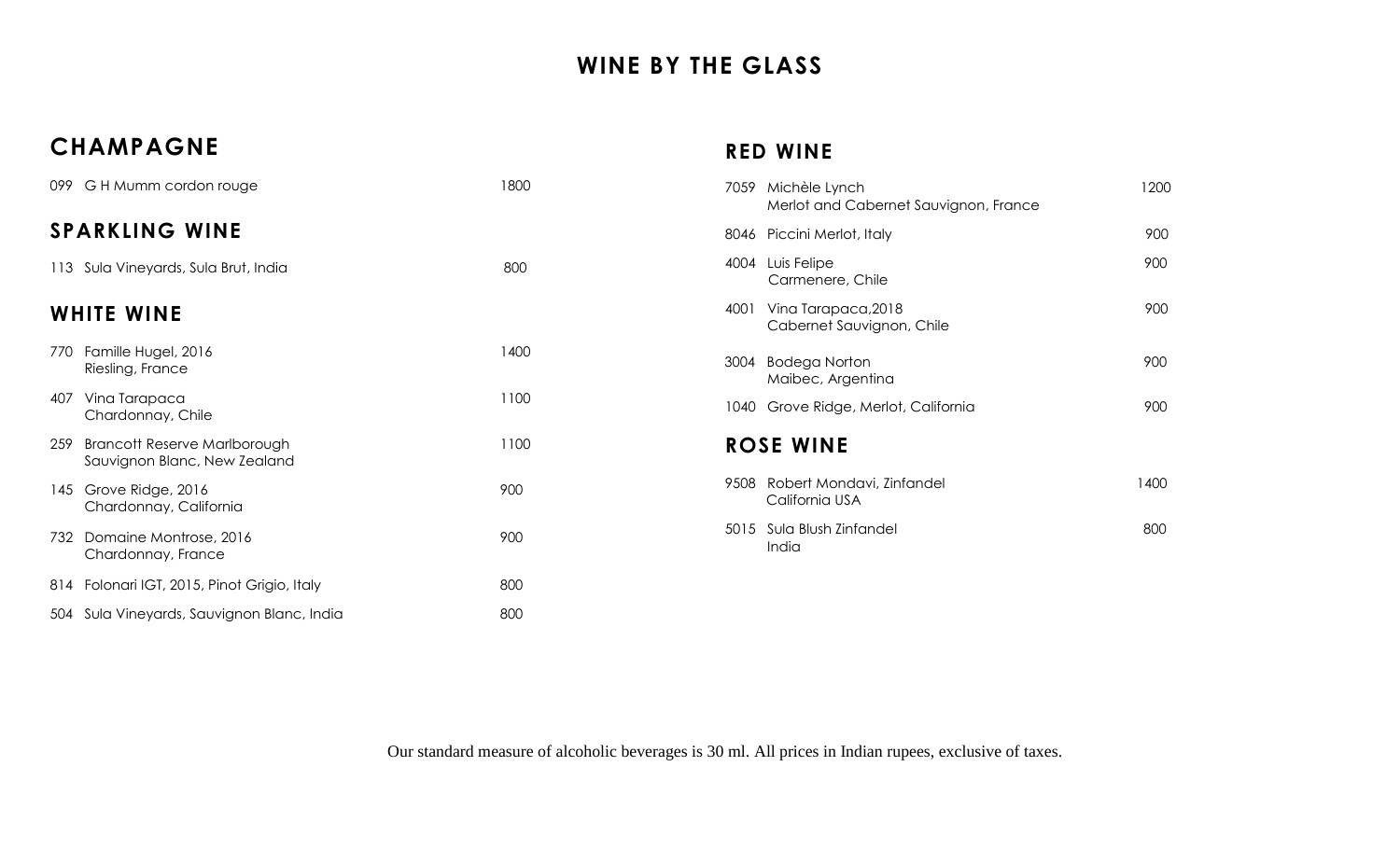# **CHAMPAGNE**

# **VINTAGE**

| 118 Louis Roederer Cristal, 2005 | 48000 |
|----------------------------------|-------|
| 104 Dom Perignon Rose, 2005      | 48000 |
| 103 Dom Pérignon, 2009           | 36000 |

# **SPARKLING WINE**

|     | 086 Dry Martini Prosecco, Italy       | 5000 |
|-----|---------------------------------------|------|
|     | 098 Ti Amo Prosecco, Italy            | 5000 |
|     | 088 Cavicchioli Prosecco, Italy       | 5000 |
| 090 | Sula Vineyards, Sula Brut Rose, India | 5000 |
|     | 113 Sula Vineyards, Sula Brut, India  | 5000 |
|     | 093 Chandon Brut, India               |      |

# **NON VINTAGE**

| 102 Moët & Chandon, Brut Imperial Rose | 18000 |
|----------------------------------------|-------|
| 101 Moët & Chandon, Brut Imperial      | 15000 |
| 119 Louis Roederer, Brut Premier       | 13500 |
| 099 G H Mumm cordon rouge              | 11000 |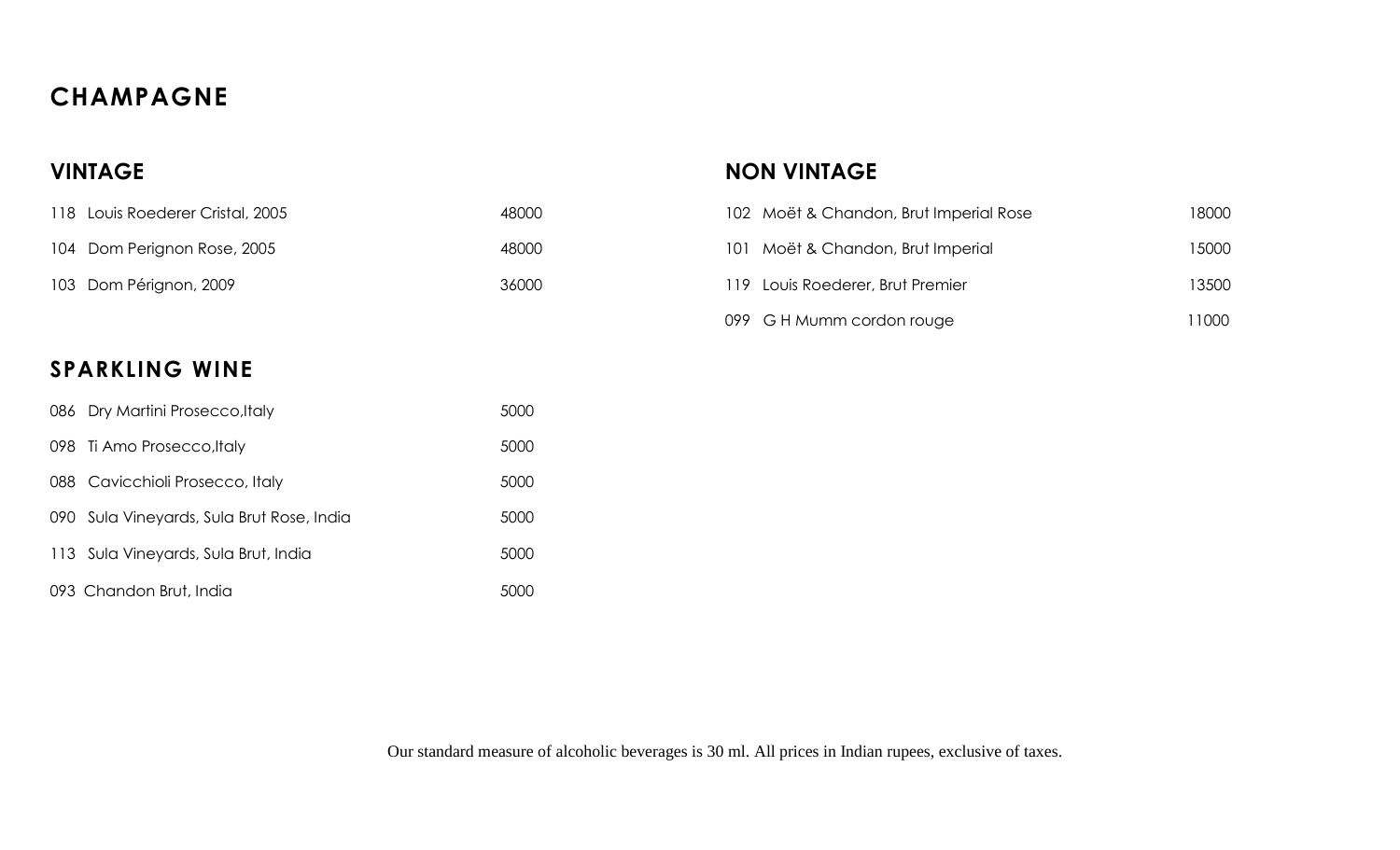# **WHITE WINE**

# **FRANCE**

# **Burgundy**

|       | 726 P Ferraud and Fils Pouilly Fuisse, 2015          | 14500 |
|-------|------------------------------------------------------|-------|
|       | 772 Chateau Fuisse Pouilly Tate De Cru, 2015         | 13000 |
|       | 765 Domaine Laroche Premier Cru 2008                 | 11000 |
|       | <b>Bordeaux</b>                                      |       |
| 771   | Claredelle Bordeaux Blanc Inspired Haut Brion, 2018  | 11000 |
| 751   | Mouton Cadet Blanc Baron Philips De Rothschild, 2016 | 5000  |
| 769.  | Michele Lynch, 2017                                  | 5000  |
| Rhône |                                                      |       |
|       | 767 La Vielles Ferme AOC Côtes de Luberon, 2016      | 5000  |
| 775   | Domaine Les Alexandrins Viognier, 2017               | 5000  |

| Loire                                             |       |
|---------------------------------------------------|-------|
| 754 Henri Bourgeois, Pouilly Fume 2015            | 11000 |
| Alsace                                            |       |
| 770 Famille Hugel, 2016                           | 7000  |
| Hugel et Fils Gentil, 2013<br>768                 | 7000  |
| Languedoc                                         |       |
| 766 Cadet D'oc, Baron Philips De Rothschild, 2016 | 4500  |
| Cotes de Thongue                                  |       |
| 732 Domaine Montrose, 2016                        |       |
|                                                   |       |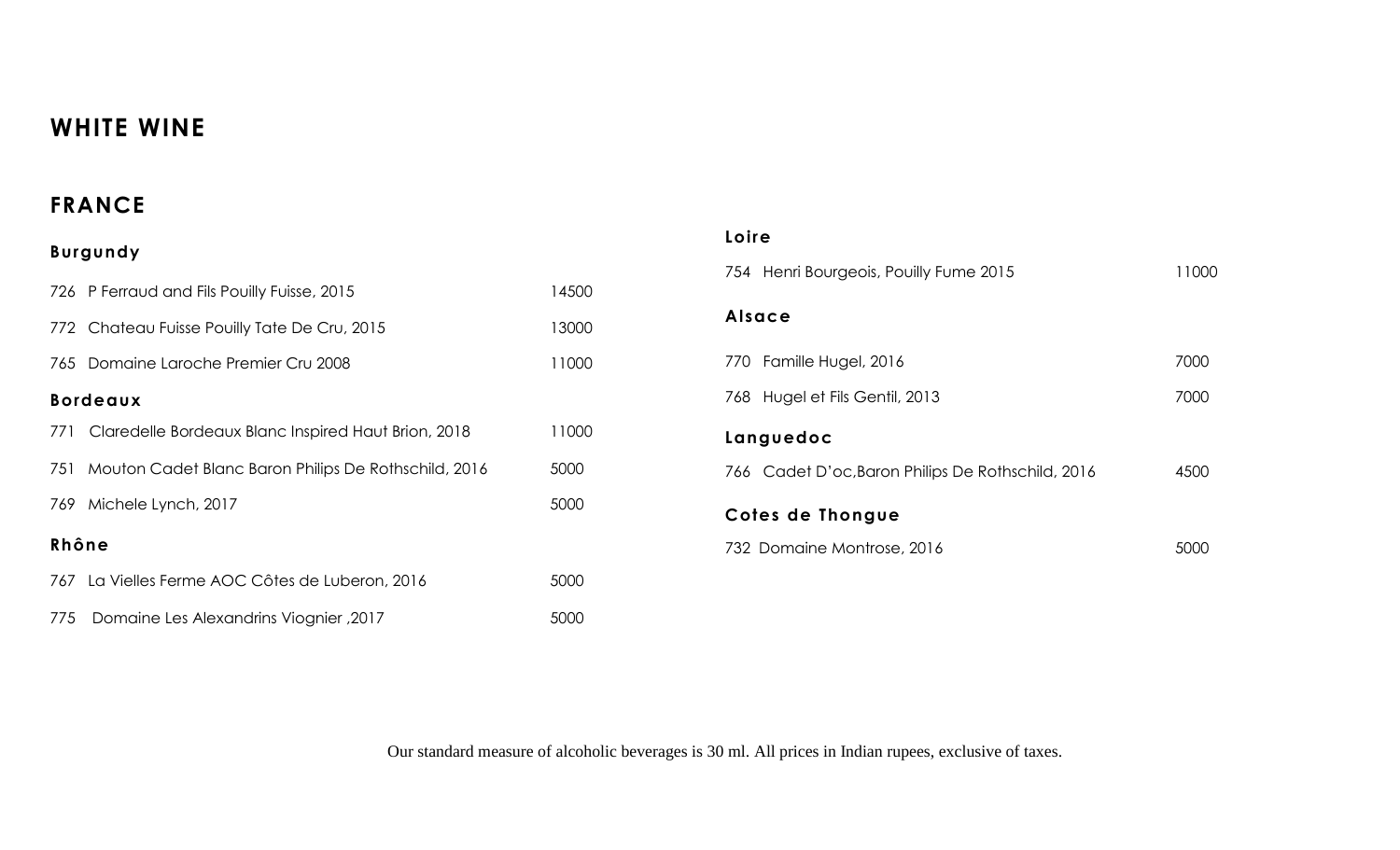**ITALY**

**Veneto**

# **AUSTRALIA**

### **Chardonnay**

| 814 Folonari IGT, 2017                         | 4500 | 214 D'Arenberg The Olive Grove, 2017       | 6000  |
|------------------------------------------------|------|--------------------------------------------|-------|
| <b>Tuscany</b>                                 |      | 223 Wolf blass Bilyara, 2014               | 4500  |
| 811 Castello Banfi,'Le Rime' IGT 2015          | 5000 | <b>Sauvignon Blanc</b>                     |       |
| 812 Golden Sparrow, 2017                       | 4500 | 207 D'Arenberg, 'The Broken Fishplate 2015 | 8000  |
| 820 Piccini                                    | 4500 | <b>NEW ZEALAND</b>                         |       |
| Emilia-Romagna                                 |      |                                            |       |
| 813 Golden Sparrow IGT, 2018                   | 4500 | <b>Sauvignon Blanc</b>                     |       |
| <b>Delle Venezia</b>                           |      | 251 Cloudy Bay, 2018                       | 10000 |
| 818 Palais Corte Giara Delle Venezie IGT, 2017 | 4500 | 257 Saint Clair Marlborough, 2016          | 9000  |
|                                                |      | 259 Brancott Estate 2017                   | 5000  |
| <b>GERMANY</b>                                 |      | 258 Durvillia By Astrolabe, 2015           | 5000  |
| Pfalz                                          |      | Chardonnay                                 |       |
| 611 Black Tower, 2016                          | 7000 | 256 Villa Maria Marlborough, 2018          | 6000  |
| Mosel                                          |      | Riesling                                   |       |
| 609 Dr.Loosen 'Dr L' Riesling, 2016            | 7000 | 255 Villa Maria Marlborough, 2018          | 6000  |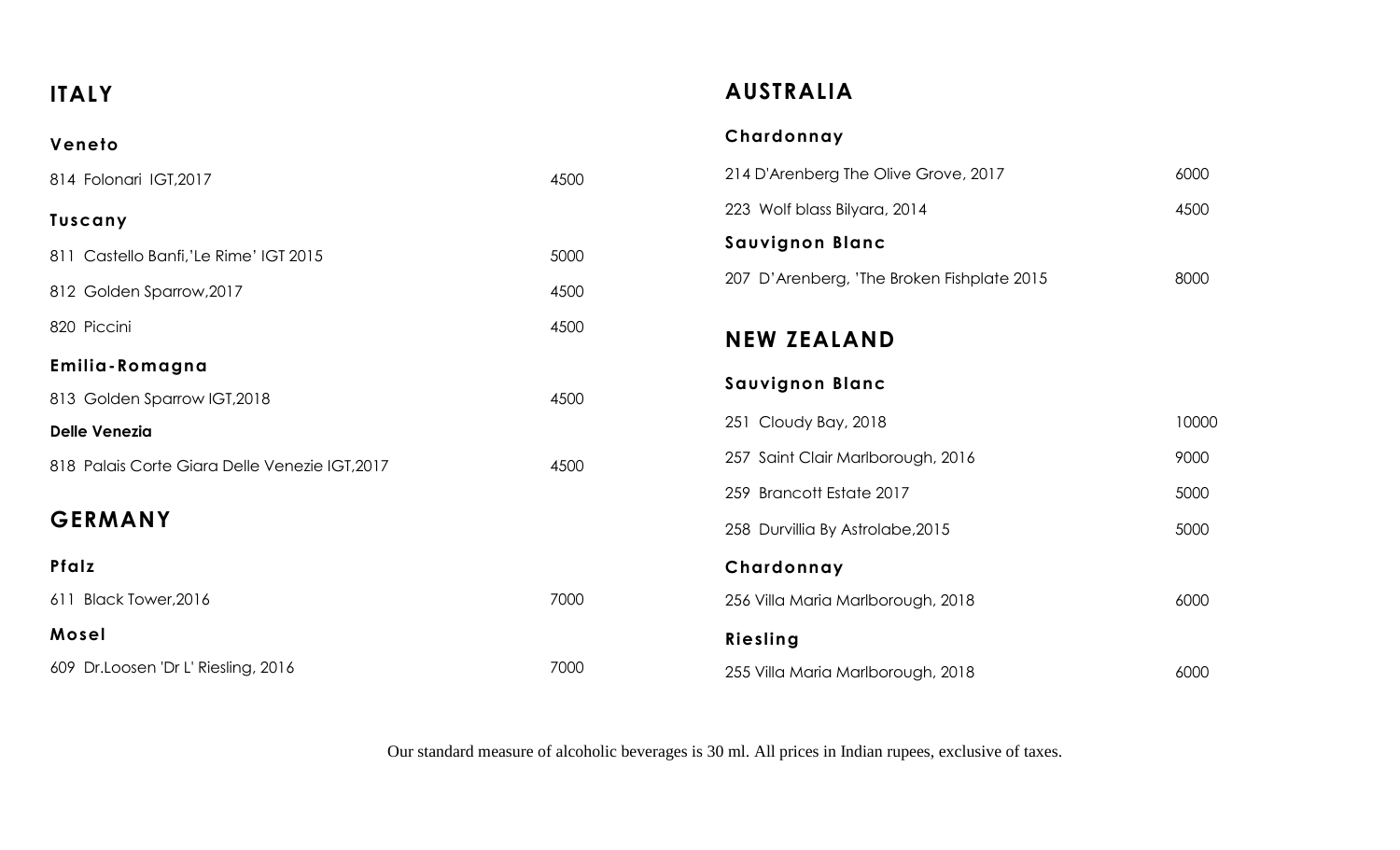# **UNITED STATES OF AMERICA**

# **SPAIN**

| Chardonnay             |      | Viura Tempranillo                                                         |      |
|------------------------|------|---------------------------------------------------------------------------|------|
| 145 Grove Ridge, 2016  | 6000 | 905 Campo Viejo Rioja, 2016                                               | 5000 |
| <b>SOUTH AFRICA</b>    |      | Chardonnay                                                                |      |
| <b>Sauvignon Blanc</b> |      | 903 Rio De La Hoz, 2018                                                   | 4500 |
| 455 Fat FIG, 2016      | 5000 | 900 Vina Sol Torres Parellada, 2017<br>(375 ml)<br>Garnacha Blanca, Spain | 1800 |
| Chardonnay             |      |                                                                           |      |
|                        |      |                                                                           |      |
| <b>Chenin Blanc</b>    |      | <b>CHILE</b>                                                              |      |
| 454 Cape Elephant      | 5000 | <b>Sauvignon Blanc</b>                                                    |      |
| <b>ARGENTINA</b>       |      | 406 Torres San Medin, 2018                                                | 5000 |
| Chardonnay             |      | 409 LFE Luis Felipe, 2018                                                 | 4500 |
| 302 AG forty Seven     | 4500 | Chardonnay                                                                |      |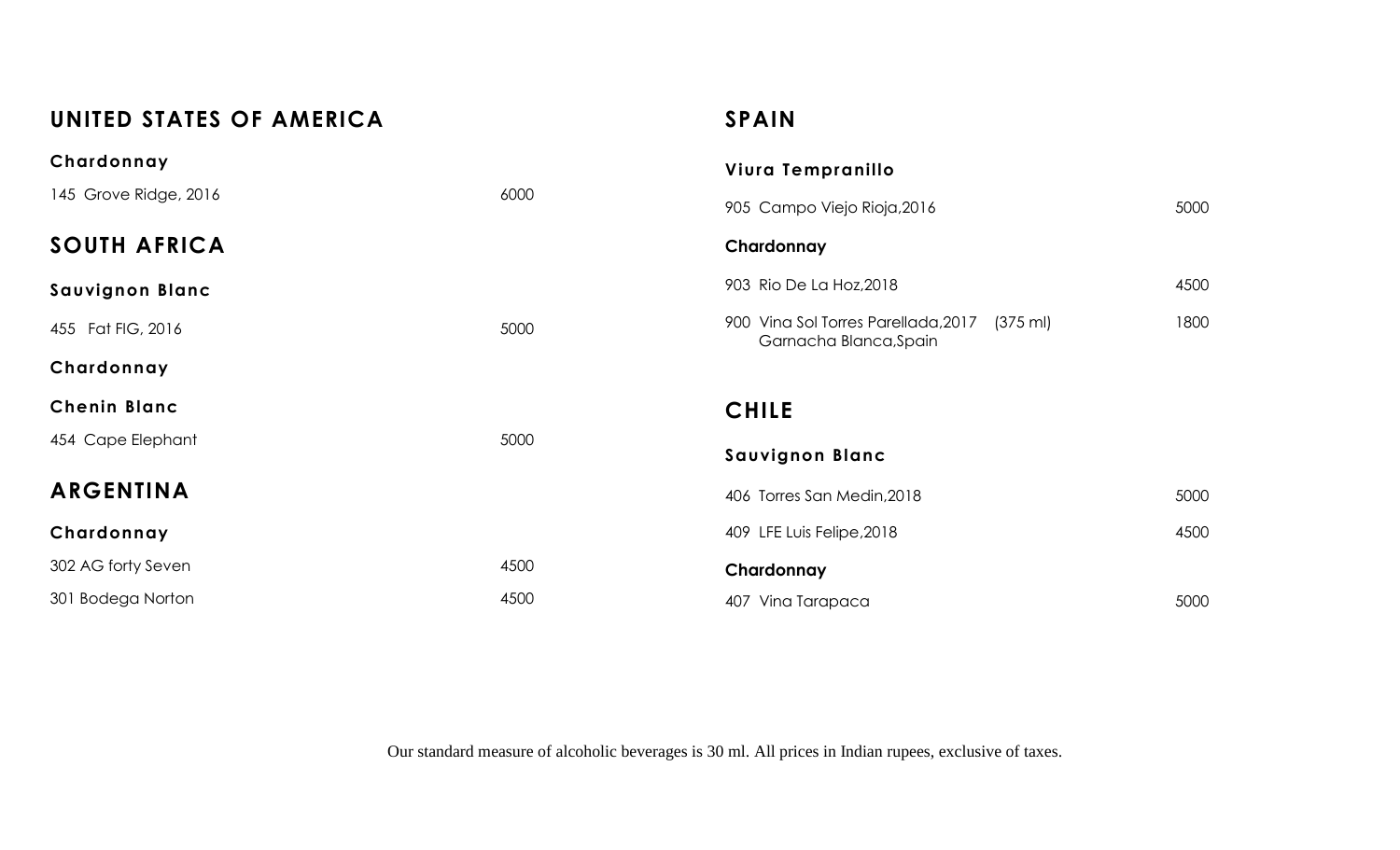# **INDIA**

# **Viogner** 512 Grover's Vineyards 4500 **Chardonnay** 511 Fratelli 4500 **Sauvignon Blanc** 504 Sula Vineyards 4500 503 Grover's Vineyards 4500 503 Grover's Vineyards, La reserva **1500**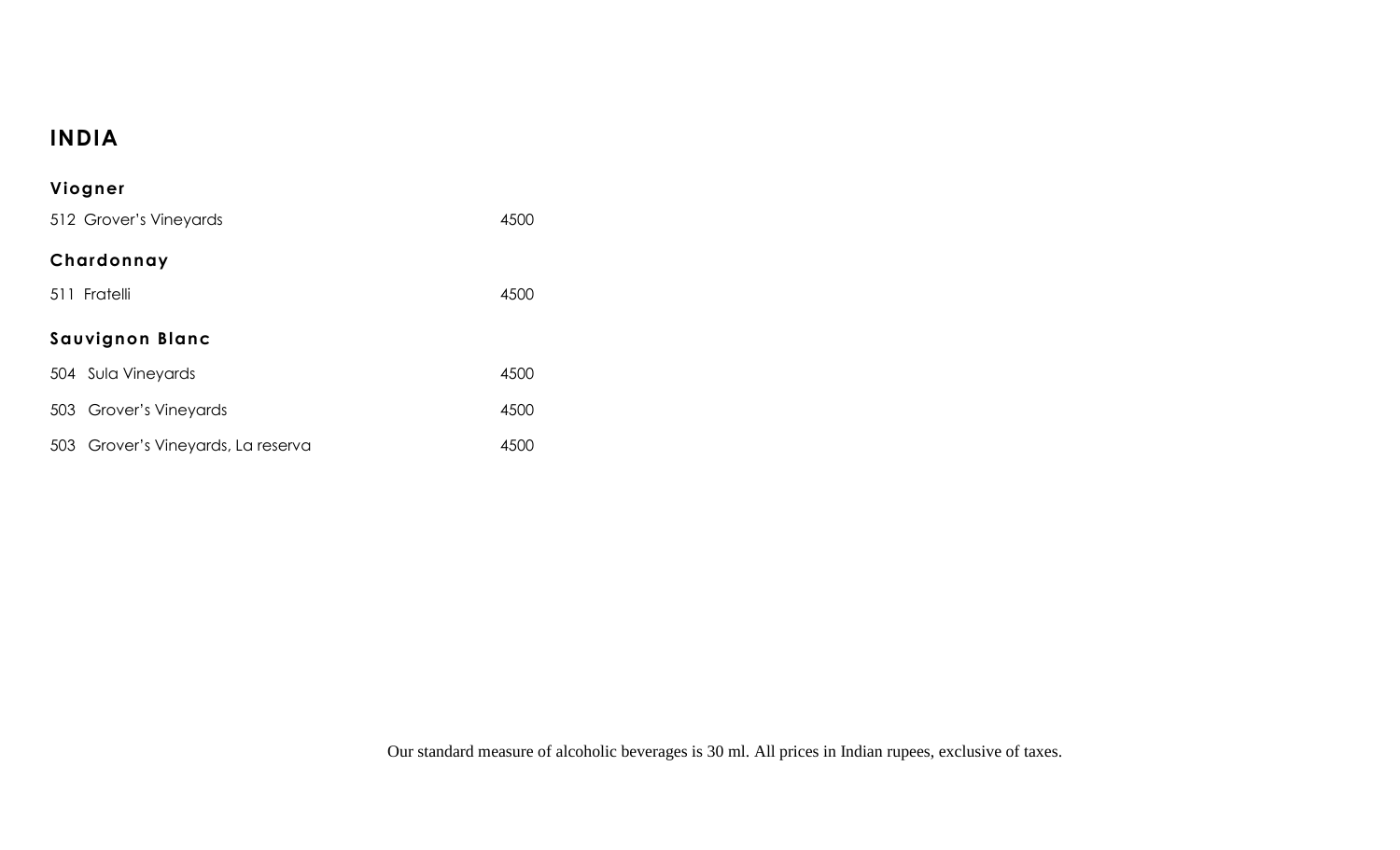# **RED WINE**

# **FRANCE**

#### **Bordeaux**

|                  | 7072 Chateau Haut Brion Rouge, 2006               | 160000 |
|------------------|---------------------------------------------------|--------|
|                  | 7058 Pauillac de Latour, 2011                     | 32500  |
| 7048             | Les Pagodes De Cos, 2011<br>(Umaid Bhawan Palace) | 18000  |
|                  | 7019 Chateau Clarke Baron Edmund Rothschild, 2008 | 14000  |
|                  | 7059 Michele Lynch, 2016                          | 5000   |
| Rhone            |                                                   |        |
| 7077             | Domaine Les Alexandrins Crozes Hermitage, 2016    | 12000  |
| 7076             | Domaine Les Alexandrins, 2017                     | 6000   |
| 7060             | La Vielle Ferme Cotes Du Ventoux Rouge, 2015      | 4500   |
| Cotes de Thongue |                                                   |        |

7068 Domaine Montrose, 2017 **6000** 6000

# **ITALY**

#### **Tuscany**

| 8046 Piccini                                   | 4500  |
|------------------------------------------------|-------|
| Piedmont                                       |       |
| 8021 Marchesi di Barolo, Barolo, D.O.C.G, 2012 | 18000 |
| Delle Venezia                                  |       |
| 8047 Castellani Palais IGT                     | 4500  |
| 8000 Castellani Palais IGT (375MI)             | 1700  |

### **SPAIN**

#### **Monastrell**

| 9009 Pedrera, 2017                                                        | 4500  |
|---------------------------------------------------------------------------|-------|
| 9000 Sangre De Toro Torres, 2017 (375 ml)<br>Garnccha and Carinene, Spain | 1900. |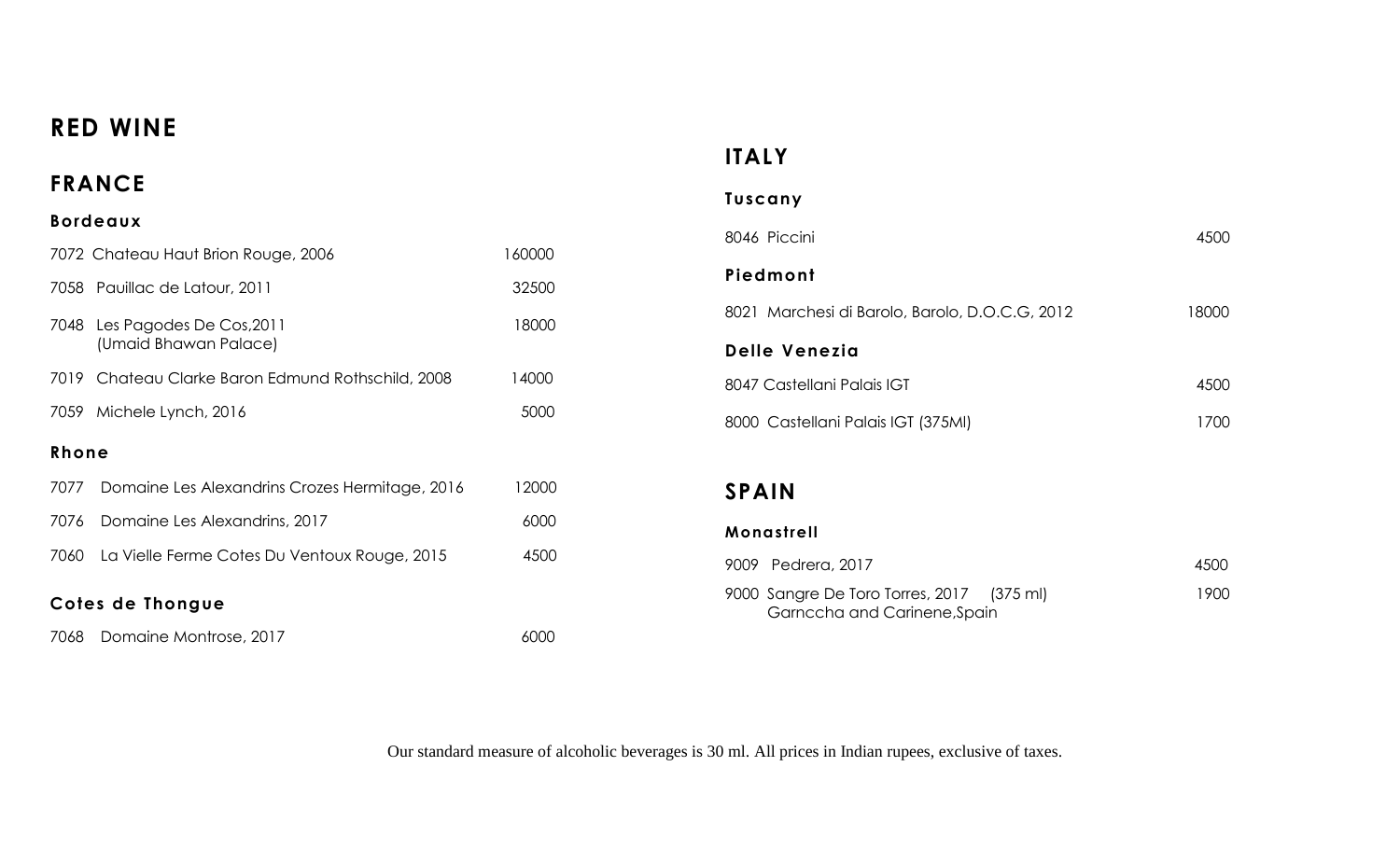# **UNITED STATES OF AMERICA**

| Cabernet Sauvignon, Cabernet Franc, Merlot, Petit<br>Verdot, Malbec |       |  |
|---------------------------------------------------------------------|-------|--|
| 1041 Opus One, 2014                                                 | 65000 |  |
| <b>Cabernet Sauvignon</b>                                           |       |  |
| 1042 Cannon Ball, 2013                                              | 7000  |  |
| 1017 Woodbridge Robert Mondavi, 2017                                | 5000  |  |
| Merlot                                                              |       |  |
| 1040 Grove Ridge, 2015                                              | 4500  |  |
| <b>AUSTRALIA</b>                                                    |       |  |
| Shiraz                                                              |       |  |
| 2015 Leeuwin estate 'Art series', 2010                              | 11000 |  |
| 2225 Barefoot, 2017                                                 | 4500  |  |
| <b>Shiraz Viognier</b>                                              |       |  |
| 2024 The Laughing Magpie D'Arenberg McLaren, 2014                   | 9000  |  |
| <b>Pinot Noir</b>                                                   |       |  |
| 2223 Chinkara Pavilion, 2012                                        | 12000 |  |

# **NEW ZEALAND**

| Pinot noir                                           |      |
|------------------------------------------------------|------|
| 2508 Durvillia by Astrolabe                          | 5000 |
| <b>SOUTH AFRICA</b>                                  |      |
| <b>Shiraz</b>                                        |      |
| 4504 Nederburg Masters Reserve, 2017                 | 5000 |
| <b>CHILE</b>                                         |      |
|                                                      |      |
| Cabernet Sauvignon, Carmenere, Syrah, Cabernet Franc |      |
| 4003 Escudo Rojo Baron Philip De Rothchild, 2013     | 7000 |
| <b>Cabernet Sauvignon</b>                            |      |
| 4001<br>Vina Tarapaca, 2018                          | 5000 |
| Carmenere                                            |      |
| 4005 Ventisquero Reserva, 2017                       | 5000 |
| 4004 Luis Felipe, 2018                               | 4500 |